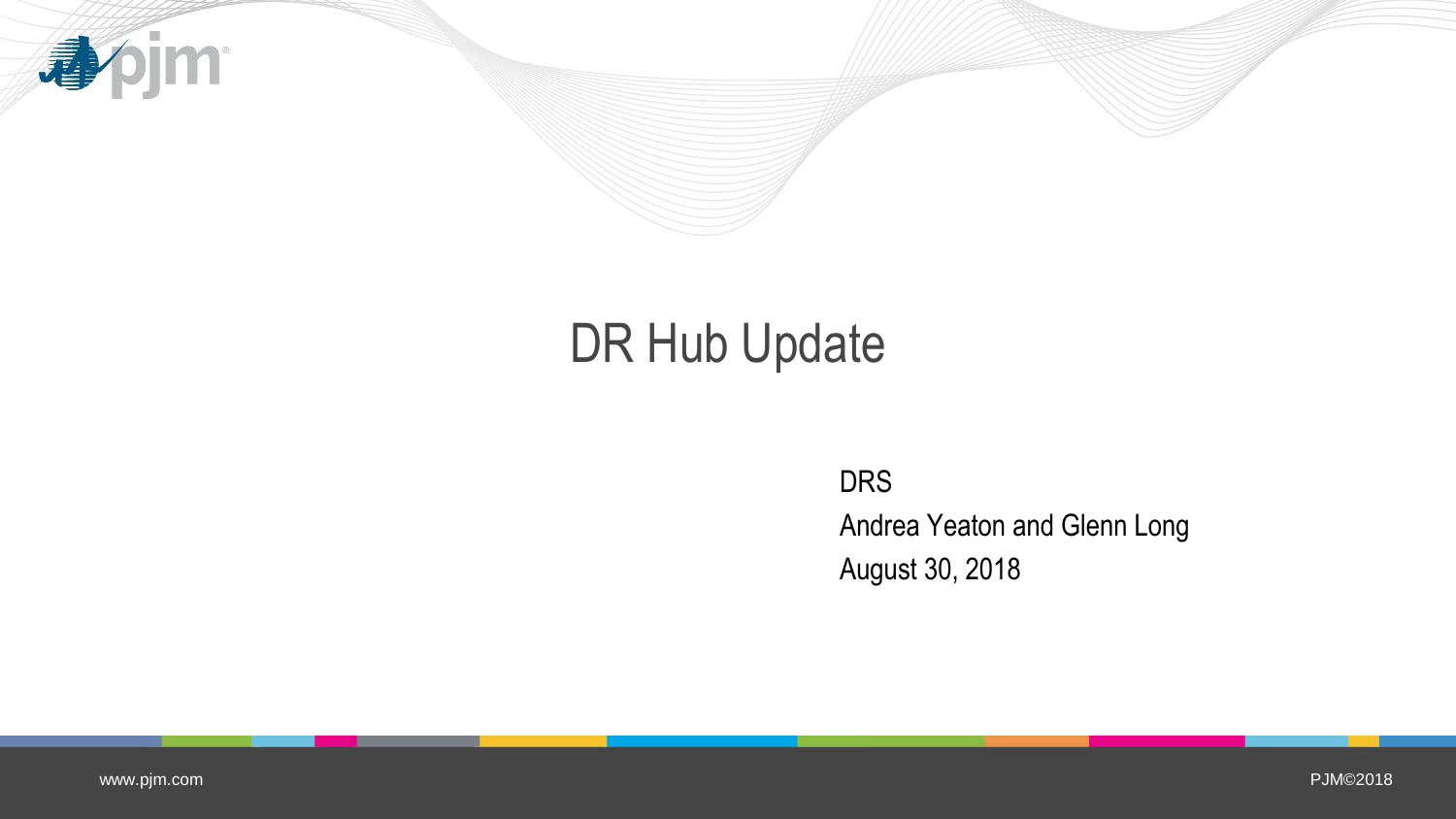Coming Up



- October Release
	- Train Thursday, September 13th
	- Prod Tuesday, October 16th
	- Includes new Location fields, automated WPL calculation, bug fixes
	- **New XSD for Web Services**
- November Release
	- Includes Seasonal Aggregation updates and duplicate registration changes
- Production Database Switchover first week of September, 30 minute outage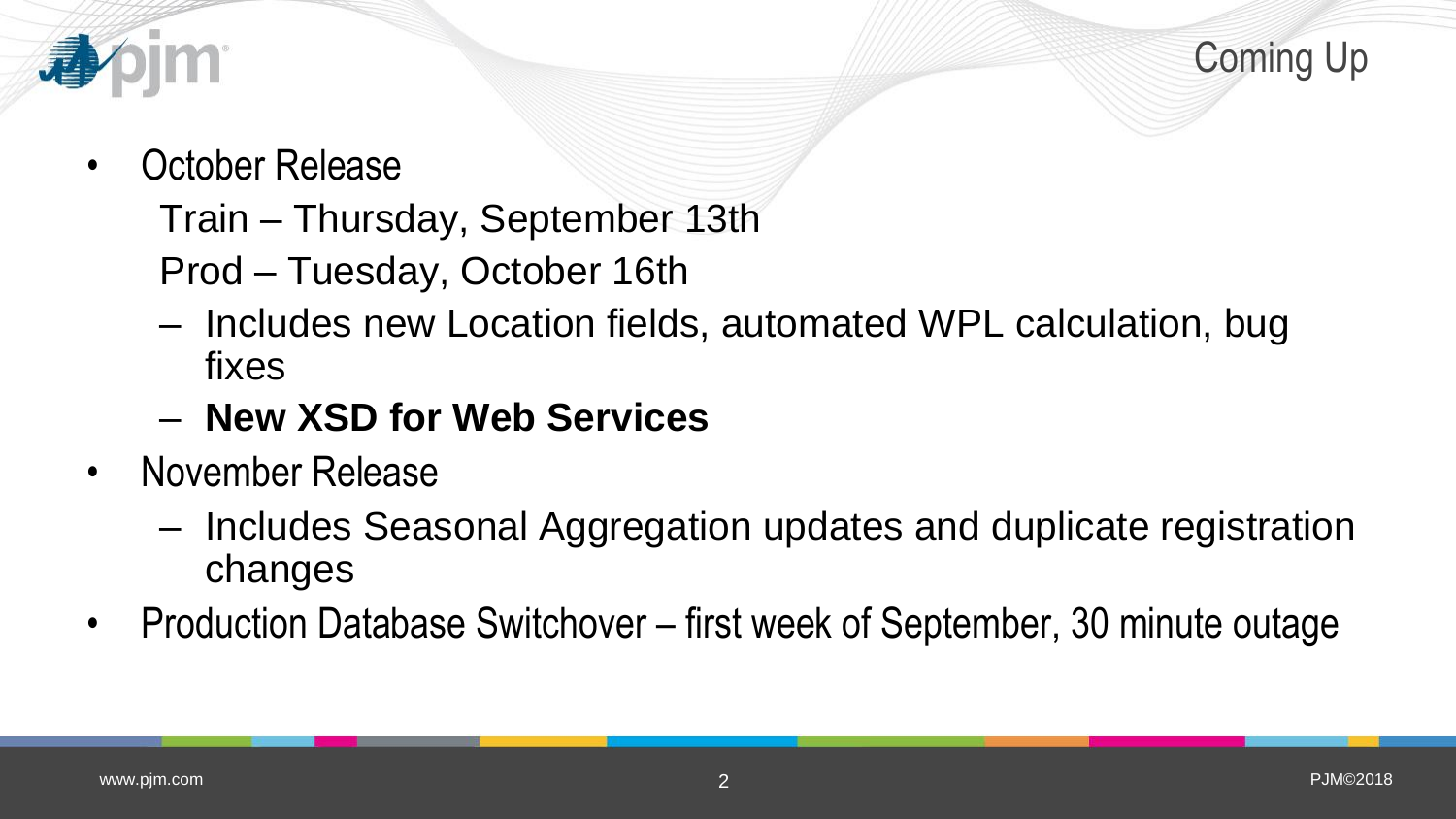

## October 2018 Release – Location

- New Location fields:
	- Business Segment: Multiple Dwelling Unit added to dropdown
	- Registration Input section new field: Max Load (kW)
		- CSP's best estimate of location's highest annual monthly billed demand
	- Generators
		- Supports multiple generators (10 max)
		- New fields
			- Non-Retail BTMG Required, dropdown (Yes/No)
			- Nameplate (kW) Generator's full capability
			- Backup Generator Only Required, dropdown (Yes/No)
			- EIA 860 Plant Code Generated and provided by EIA upon the initial submission of the Form EIA-860.
			- EIA 860 Generator ID Unique generator identification should be the same as reported on the EIA 860 form to uniquely define the generator within the plant
			- Note (500 character limit)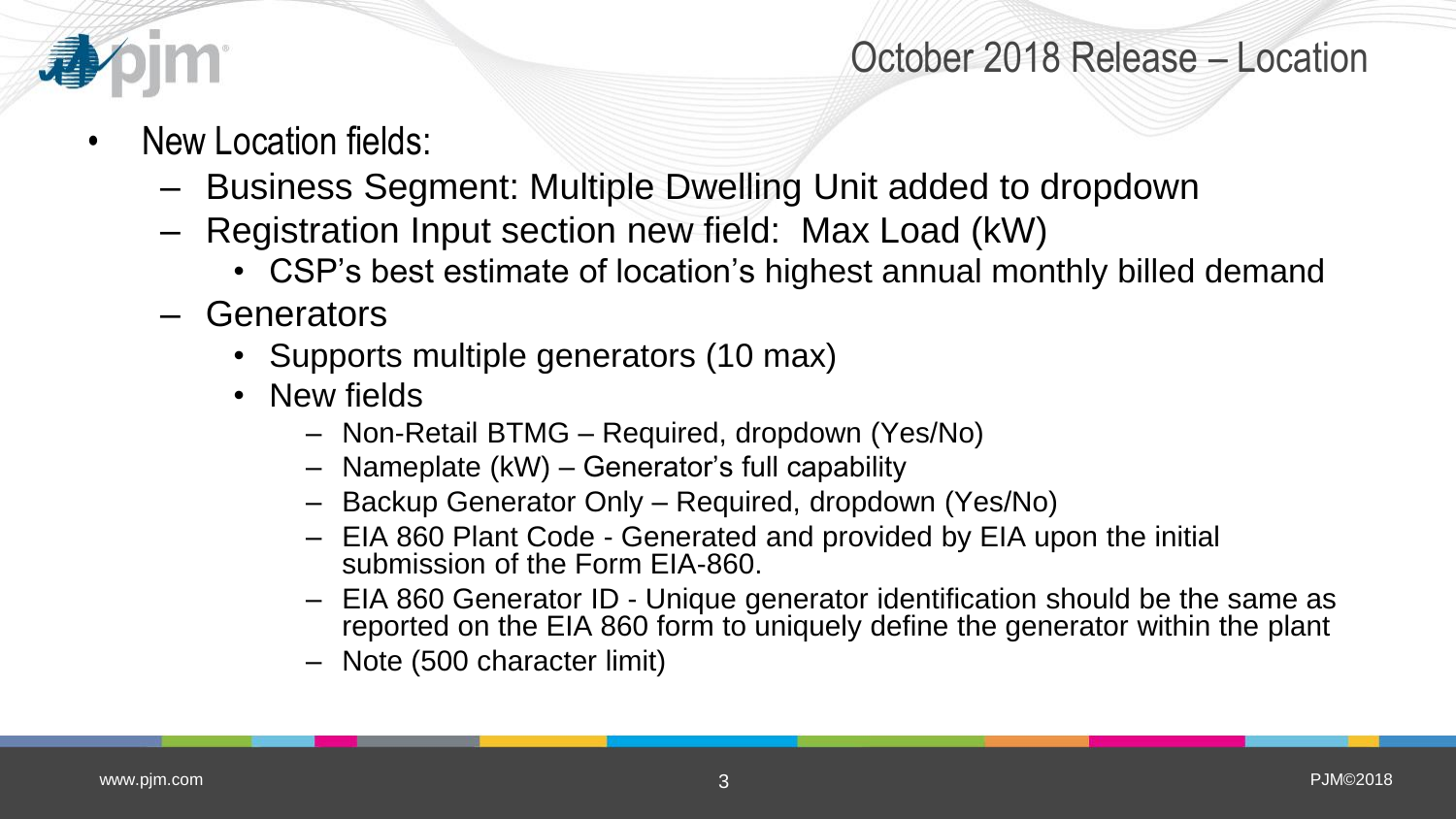

## New Business Segment

| <b>Tasks</b><br><b>Locations</b>   | <b>Registrations</b><br>Events<br><b>Meter Data</b> | <b>Energy Settlements</b> | Compliance              | <b>Dispatch Groups</b>        | <b>Account and</b> |  |  |  |  |  |  |  |
|------------------------------------|-----------------------------------------------------|---------------------------|-------------------------|-------------------------------|--------------------|--|--|--|--|--|--|--|
| Register<br>Cancel<br>Save<br>Copy |                                                     |                           |                         |                               |                    |  |  |  |  |  |  |  |
| Location <sup>*</sup>              | aly gen and battery examples                        |                           | BC<br><b>CSP</b>        |                               |                    |  |  |  |  |  |  |  |
| <b>EDC Account Number*</b>         | 4475653543                                          |                           | EDC <sup>*</sup>        | PE<br>▼                       |                    |  |  |  |  |  |  |  |
| <b>Location ID</b>                 | 64372                                               |                           | <b>Business Segment</b> | <b>Multiple Dwelling Unit</b> |                    |  |  |  |  |  |  |  |
| <b>Address Line 1</b>              | 10 Yeaton Drive                                     |                           | Address Line 2          |                               |                    |  |  |  |  |  |  |  |
| City                               | Andrea                                              |                           | State <sup>*</sup>      | PA                            | ▼                  |  |  |  |  |  |  |  |
| Utility Residential Participation? |                                                     |                           |                         |                               |                    |  |  |  |  |  |  |  |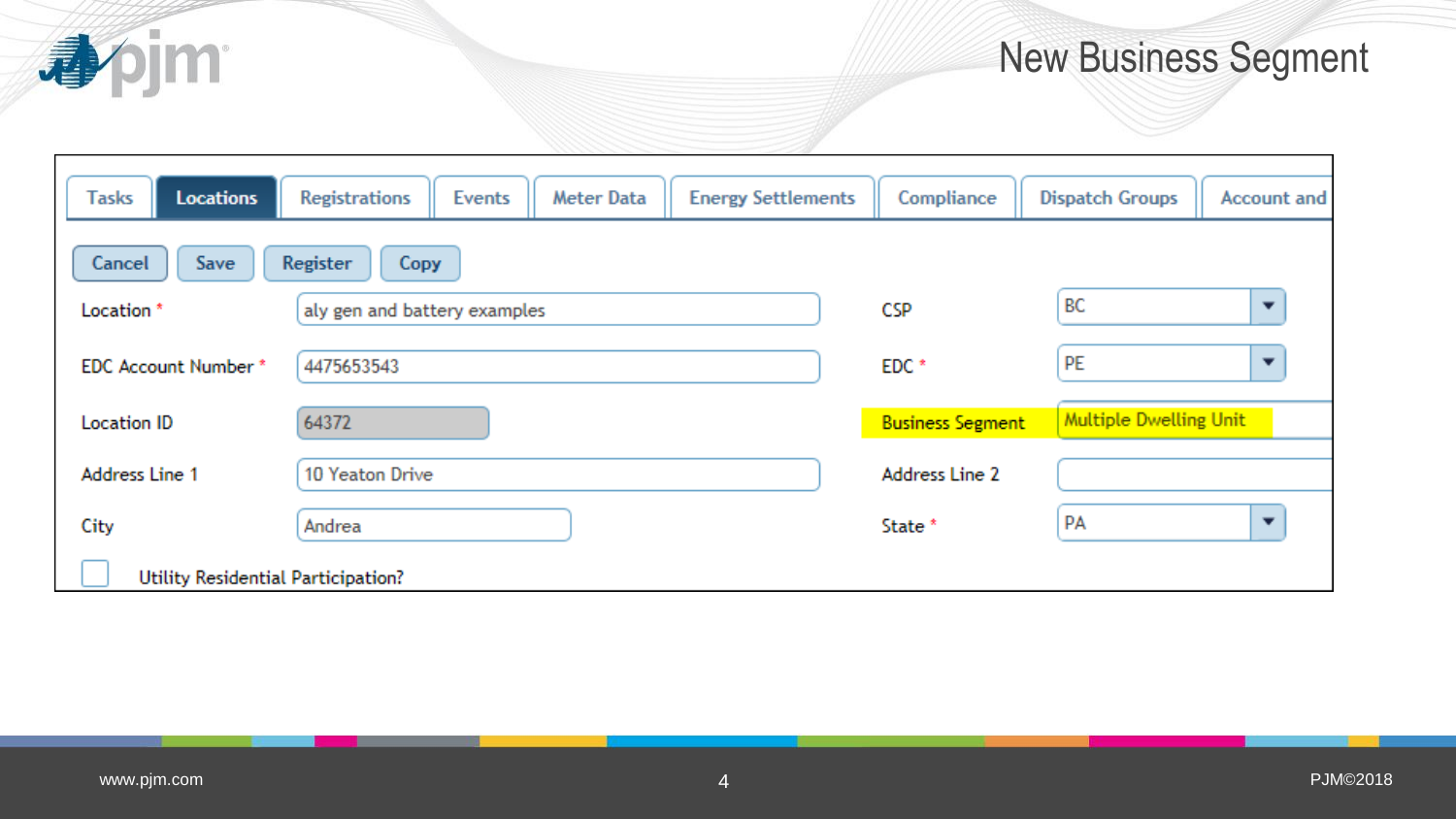#### New Location Functionality New Field: Max Load (kW) **Registration Input** Max Maximum Load Peak Load **Winter Peak Capacity Loss Energy Loss** 155.000 100.000 1.08000 1.06000  $0.000$ 675,000 Load **Reduction Capability** Factor Factor Contribution (kW) Load (kW)  $(kW)$ (kW) **Load Reduction Method**  $0.000$ 40.000  $0.00$  $\boxed{0}$  $\mathbf{i}$ 500.00  $\sqrt{i}$ HVAC (kW) Number of Generators Batteries (kW) Manufacturing (kW) Generator (kW) 35.000  $0.000$  $0.000$  $100.000$ Lighting (kW) Water Heaters (kW) Refrigeration (kW) Plug Load (kW) Click icon to open Generator Section**Load Reduction Method**  $\boxed{0}$  $0.000$ HVAC (kW)  $40.000$  $0.00$ Number of Generators Batteries (kW) 500.00  $\langle \hat{\mathbf{1}} \rangle$ Manufacturing (kW) Generator (kW)  $35.000$  $0.000$  $0.000$  $100.000$ Lighting (kW) Water Heaters (kW) Refrigeration (kW) Plug Load (kW) **Generator Attributes Add Generator Hide Generator Details Backup EIA 860** Max **Non-Retail Nameplate** Retrofit **EIA 860**  $ID$ **Name Fuel Type** Vintage **Permit Status** Permit Type **Actions** Output Generator **Generator Type** Generator **Note** Plant Code **BTMG**  $(kW)$ Year  $(kW)$ Only No records found.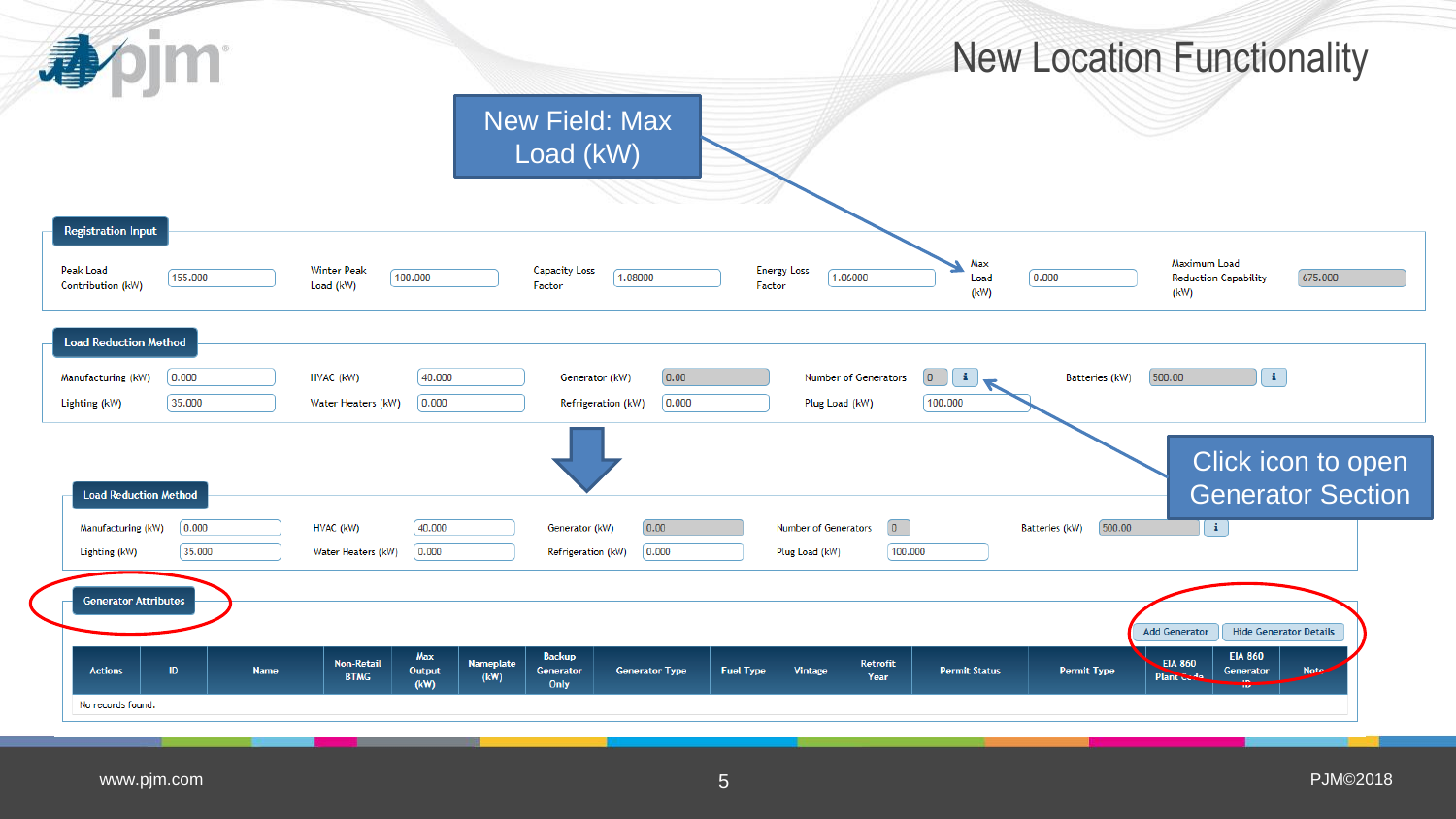

## Pop-up for Generator Information

| No records found.                                                        |                                                                                                                                                                                                    |                                                                                             |
|--------------------------------------------------------------------------|----------------------------------------------------------------------------------------------------------------------------------------------------------------------------------------------------|---------------------------------------------------------------------------------------------|
|                                                                          | Records Per Page: $\boxed{10 \mid \vee \mid}$   $\mid \cdot \mid$   $\langle \cdot \mid \cdot \rangle$   $\mid \cdot \rangle$   $\mid \cdot \rangle$   $\mid \cdot \rangle$   $\mid \cdot \rangle$ |                                                                                             |
|                                                                          | <b>Add Generator</b>                                                                                                                                                                               | $\mathbf{x}$                                                                                |
|                                                                          | Name*                                                                                                                                                                                              |                                                                                             |
| <b>Registration Input</b>                                                | U<br>Non-Retail BTMG                                                                                                                                                                               |                                                                                             |
| Peak Load<br>Winter Peak                                                 | Max Output (kW) *                                                                                                                                                                                  | Maximum Load                                                                                |
| $\boxed{100}$<br>155.000<br>Load (kW)<br>Contribution (kW)               | Nameplate (kW)                                                                                                                                                                                     | 675,000<br><b>Reduction Capability</b><br>(kW)                                              |
|                                                                          | <b>Backup Generator Only</b>                                                                                                                                                                       |                                                                                             |
| <b>Load Reduction Method</b>                                             | $\left  \cdot \right $<br>Select One<br>Generator Type *                                                                                                                                           |                                                                                             |
| $\big 0.000\big $<br>Manufacturing (kW)<br>HVAC (kW)                     | $\blacktriangledown$<br>Select One<br>Fuel Type <sup>*</sup>                                                                                                                                       | $\sqrt{\mathbf{i}}$<br>500.00<br>Batteries (kW)                                             |
| 35.000<br>Lighting (kW)<br>Water Heaters (kW)                            | $\overline{\phantom{0}}$                                                                                                                                                                           |                                                                                             |
|                                                                          | Select Year<br>Vintage <sup>*</sup>                                                                                                                                                                |                                                                                             |
| <b>Generator Attributes</b>                                              | Select Year<br>$\blacktriangledown$<br><b>Retrofit Year</b>                                                                                                                                        |                                                                                             |
|                                                                          | $\blacktriangledown$<br>Select One<br>Permit Status *                                                                                                                                              | <b>Add Generator</b><br><b>Hide Generator Details</b>                                       |
|                                                                          | Select One<br>$\mathbf{v}$<br>Permit Type*                                                                                                                                                         | <b>EIA 860</b>                                                                              |
| <b>Non-Retail</b><br>ID.<br><b>Name</b><br><b>Actions</b><br><b>BTMG</b> | EIA 860 Plant Code                                                                                                                                                                                 | <b>EIA 860</b><br><b>Permit Type</b><br>Generator<br><b>Note</b><br><b>Plant Code</b><br>ID |
| No records found.                                                        | EIA 860 Generator ID                                                                                                                                                                               |                                                                                             |
|                                                                          |                                                                                                                                                                                                    |                                                                                             |
| Registrations                                                            |                                                                                                                                                                                                    |                                                                                             |
| Reg ID $\blacktriangledown$<br><b>Registration Name <b>↔</b></b>         | Note                                                                                                                                                                                               | ate $\Theta$<br>Termination Date <sup>@</sup><br>LSE $\Theta$                               |
| No records found.                                                        |                                                                                                                                                                                                    |                                                                                             |
|                                                                          | 500 characters remaining                                                                                                                                                                           |                                                                                             |
|                                                                          |                                                                                                                                                                                                    | Cancel<br>Save                                                                              |
|                                                                          |                                                                                                                                                                                                    |                                                                                             |
| <b>RERRA</b>                                                             |                                                                                                                                                                                                    |                                                                                             |
| <b>RERRA ID ↔</b><br>State $\Theta$                                      |                                                                                                                                                                                                    | Evidence $\Theta$                                                                           |
| PA<br>2192                                                               | Albemarle Electric Membership Corporation- TEST                                                                                                                                                    | Resolution of Albemarle Electric Membership Corp-TEST                                       |
| 2193<br>PA                                                               |                                                                                                                                                                                                    | jkljkl                                                                                      |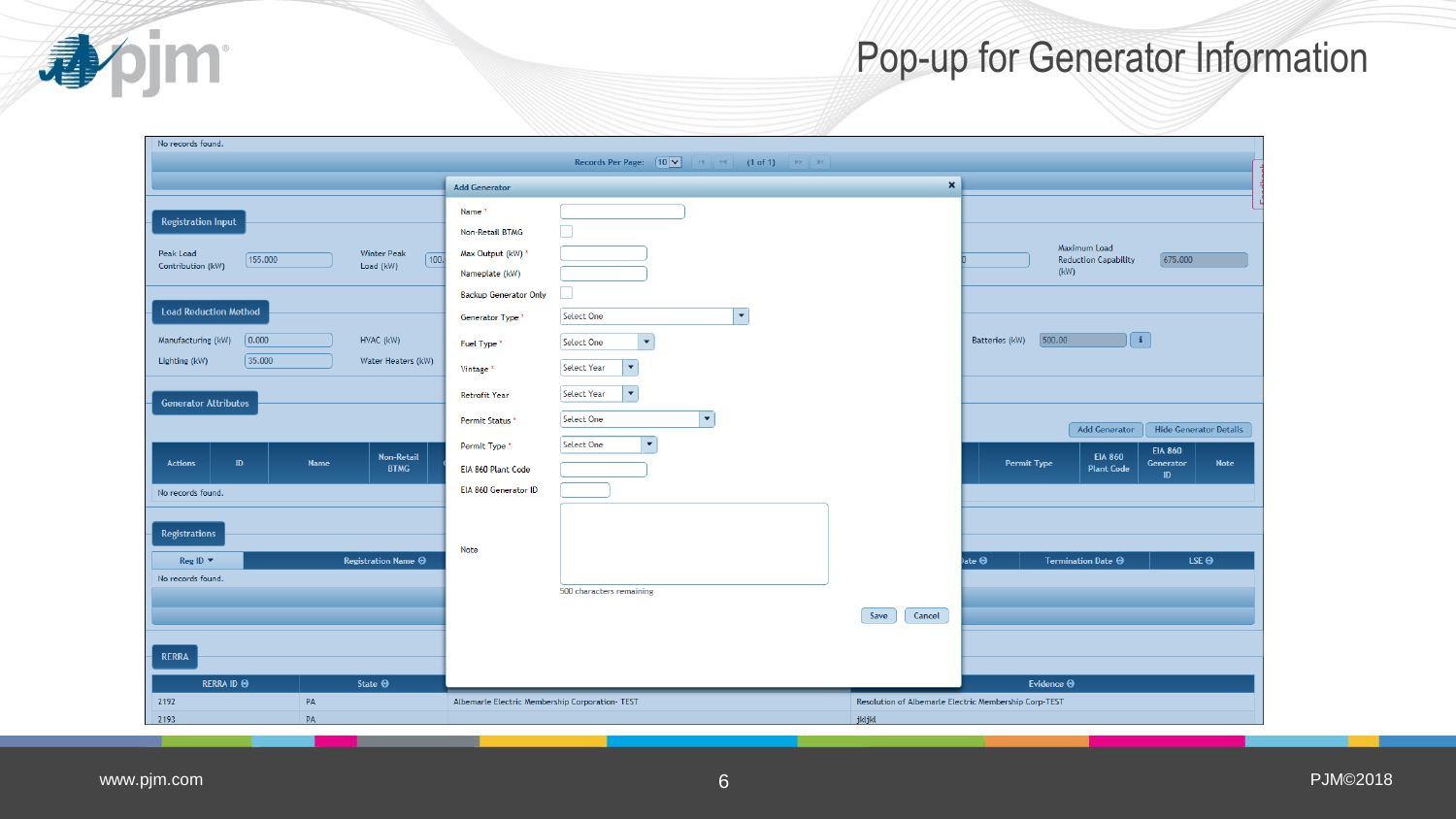

## October 2018 Release – Batteries Section

## – Batteries - New section

- Max Output (kW)
- Battery Capacity (kW 1C)
- Vintage
- Chemistry
	- Lithium-Ion, Lithium-Air, Lithium-Metal, Lithium-Sulfur, Lead Acid, Zinc-Ion, Sodium-Ion, Sodium-Metal Halide, Magnesium-Ion, Magnesium-Lithium Hybrid, Zinc-Manganese Oxide, Vanadium-Redox Flow, Zinc-Polyiodide Flow, Organic Aqueous Flow
- Type
	- Electric Vehicle, PV system, Stand alone
- Note (500 character limit)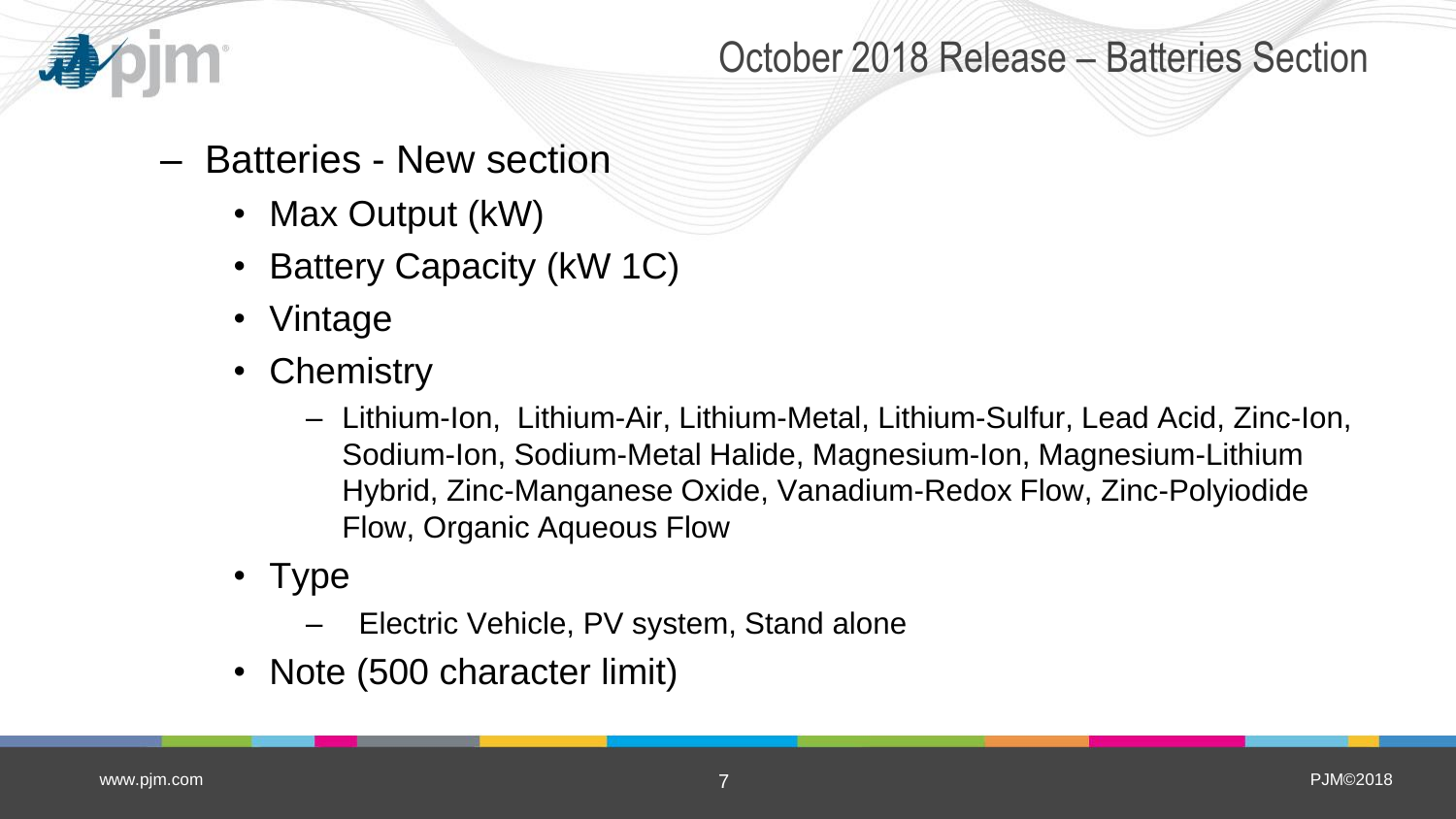## Battery Section and Pop-up

| <b>Battery Attributes</b><br>Max Output (kW)<br><b>Battery Capacity (kW 1C)</b><br><b>Actions</b><br>ID<br>Vintage<br>Chemistry<br><b>Type</b><br>No records found.<br><b>Load Reduction Method</b><br>X Batteries (kW)<br>Manufacturing (kW) 0.000<br>HVAC (kW)<br><b>Add Battery</b><br>35.000<br>Lighting (kW)<br>Water Heaters (kW)<br>Max Output (kW)<br><b>Battery Capacity (kW 1C)</b><br><b>Generator Attributes</b><br>$\overline{\phantom{a}}$<br>Select Year<br>Vintage<br>Add Generator   Hide Generator Details<br>Select One<br>$ \cdot $<br>Chemistry<br><b>EIA 860</b><br><b>Non-Retail</b><br><b>EIA 860</b><br>$\overline{\phantom{a}}$<br>ID<br><b>Name</b><br><b>Permit Type</b><br><b>Note</b><br><b>Actions</b><br>Select One<br>Generator<br>Type<br><b>BTMG</b><br><b>Plant Code</b><br>$\blacksquare$<br>No records found.<br>Note<br><b>Battery Attributes</b><br>Add Battery   Hide Battery Details<br>500 characters remaining<br><b>Actions</b><br>ID<br><b>Note</b><br>Type<br>Save Cancel<br>No records found.<br>Registrations<br>Termination Date $\Theta$<br>LSE $\Theta$<br>Registration Name $\Theta$<br>Reg ID $\blacktriangledown$<br>ate $\boldsymbol{\Theta}$<br>No records found. | <b>Battery Section and Pop-up</b>                                |  |  |  |
|----------------------------------------------------------------------------------------------------------------------------------------------------------------------------------------------------------------------------------------------------------------------------------------------------------------------------------------------------------------------------------------------------------------------------------------------------------------------------------------------------------------------------------------------------------------------------------------------------------------------------------------------------------------------------------------------------------------------------------------------------------------------------------------------------------------------------------------------------------------------------------------------------------------------------------------------------------------------------------------------------------------------------------------------------------------------------------------------------------------------------------------------------------------------------------------------------------------------------|------------------------------------------------------------------|--|--|--|
|                                                                                                                                                                                                                                                                                                                                                                                                                                                                                                                                                                                                                                                                                                                                                                                                                                                                                                                                                                                                                                                                                                                                                                                                                            | <b>Hide Battery Details</b><br><b>Add Battery</b><br><b>Note</b> |  |  |  |
|                                                                                                                                                                                                                                                                                                                                                                                                                                                                                                                                                                                                                                                                                                                                                                                                                                                                                                                                                                                                                                                                                                                                                                                                                            | <b>Add Battery</b><br><b>Details</b>                             |  |  |  |
| $0$ record(s)                                                                                                                                                                                                                                                                                                                                                                                                                                                                                                                                                                                                                                                                                                                                                                                                                                                                                                                                                                                                                                                                                                                                                                                                              |                                                                  |  |  |  |
| <b>RERRA</b>                                                                                                                                                                                                                                                                                                                                                                                                                                                                                                                                                                                                                                                                                                                                                                                                                                                                                                                                                                                                                                                                                                                                                                                                               |                                                                  |  |  |  |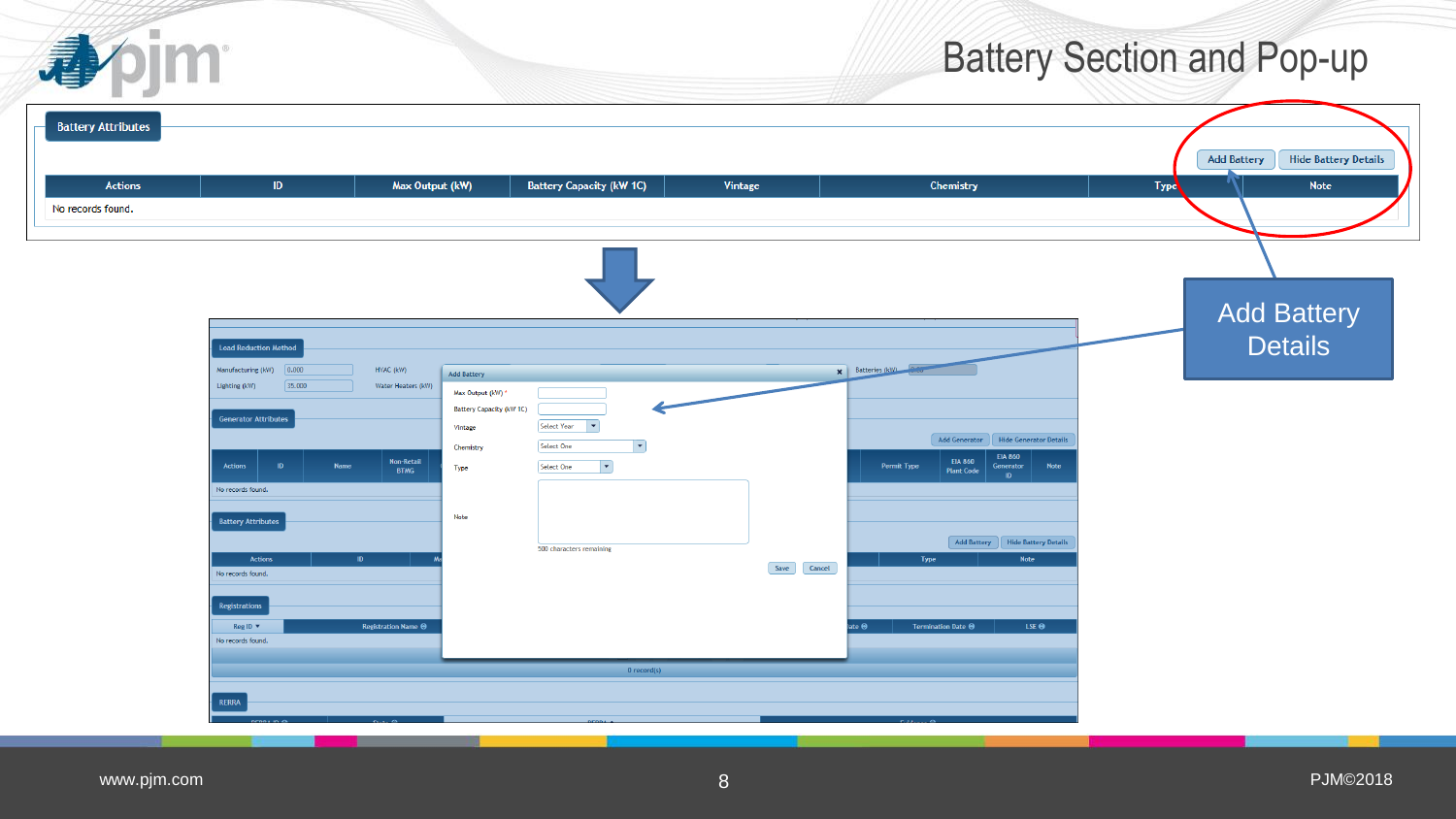**Apjm** 

## Generator and Battery fields example

|                                                          | <b>Generator Attributes</b> |             |                                  |                       |                          |                                    |                                      |                  |             |                  |                      |                    |                                     |                                   |                               |
|----------------------------------------------------------|-----------------------------|-------------|----------------------------------|-----------------------|--------------------------|------------------------------------|--------------------------------------|------------------|-------------|------------------|----------------------|--------------------|-------------------------------------|-----------------------------------|-------------------------------|
|                                                          |                             |             |                                  |                       |                          |                                    |                                      |                  |             |                  |                      |                    | <b>Add Generator</b>                |                                   | <b>Hide Generator Details</b> |
| <b>Actions</b>                                           | ID.                         | <b>Name</b> | <b>Non-Retail</b><br><b>BTMG</b> | Max<br>Output<br>(kW) | <b>Nameplate</b><br>(kW) | <b>Backup</b><br>Generator<br>Only | <b>Generator Type</b>                | <b>Fuel Type</b> | Vintage     | Retrofit<br>Year | <b>Permit Status</b> | <b>Permit Type</b> | <b>EIA 860</b><br><b>Plant Code</b> | <b>EIA 860</b><br>Generator<br>ID | <b>Note</b>                   |
| $\bullet$ $\bullet$                                      | 41628                       | Gen 1       | false                            | 750                   | 900                      | false                              | <b>Internal Combustion</b><br>Engine | Diesel           | 2011        |                  | Available            | Non Emergency      |                                     |                                   | No                            |
| $\bullet$ $\Box$                                         | 41629                       | Gen 2       | false                            | 250                   | 1000                     | false                              | <b>Internal Combustion</b><br>Engine | Diesel           | 1999        | 2017             | Available            | Non Emergency      |                                     |                                   | No                            |
| <b>Battery Attributes</b><br><b>Hide Battery Details</b> |                             |             |                                  |                       |                          |                                    |                                      |                  |             |                  |                      |                    |                                     |                                   |                               |
|                                                          | <b>Actions</b>              | ID          |                                  | Max Output (kW)       |                          | <b>Battery Capacity (kW 1C)</b>    |                                      | Vintage          |             |                  | Chemistry            | <b>Type</b>        |                                     | <b>Note</b>                       |                               |
|                                                          | $\bigcirc$                  | 543         | 500                              |                       |                          | 20                                 |                                      | 2015             | Lithium-Ion |                  |                      | <b>Stand Alone</b> |                                     | No                                |                               |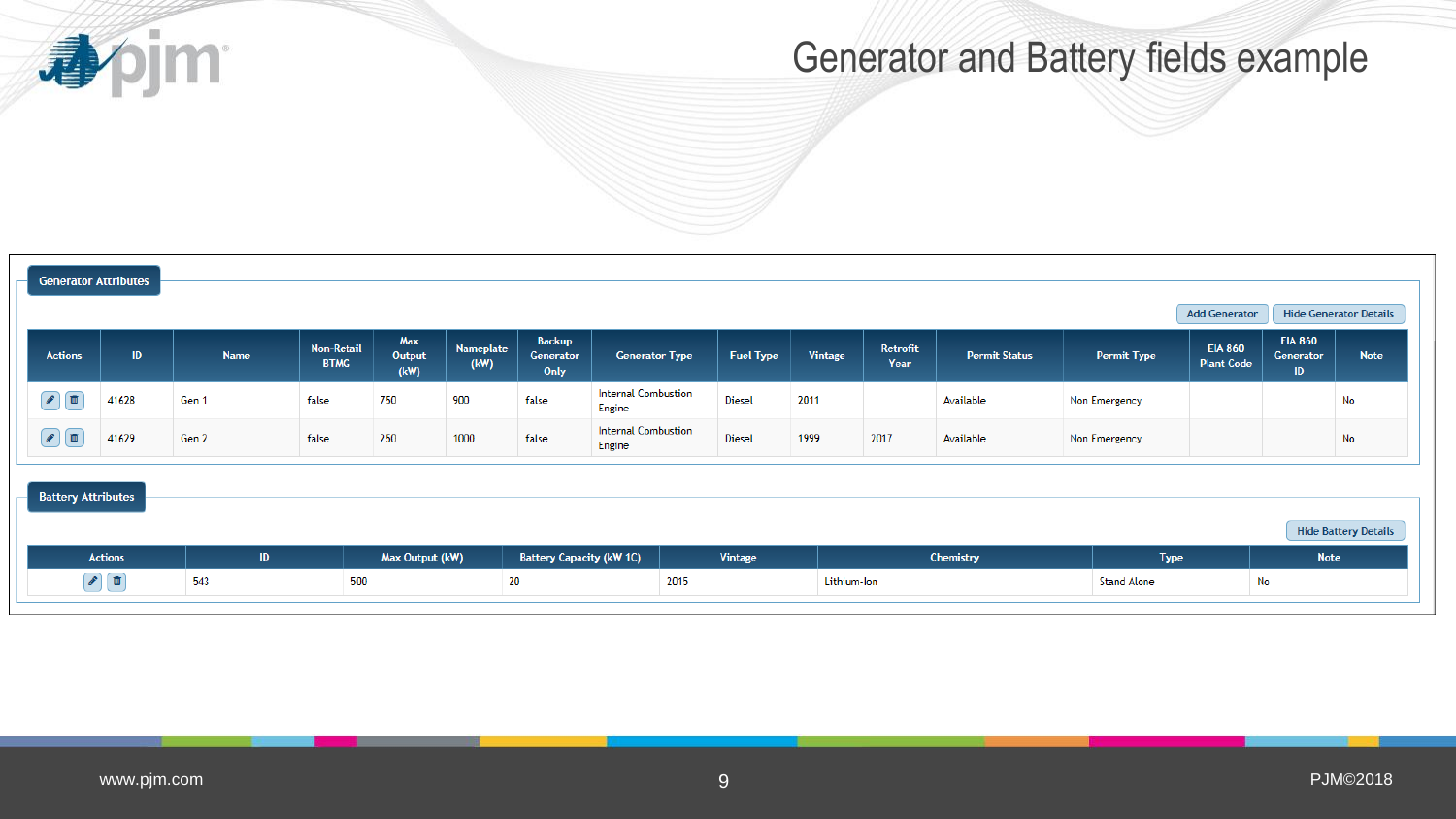## Creating a Generator and Battery for a Location via XML

XML Snippet used to Create a New Location with a single Generator and Battery.

```
<!-- Battery and Generator Reduction Info Fields/Values are not required when adding a battery or generator(s) -->
<!-- <reductionInfo>
    <reductionType>BATTERIES</reductionType>
     <reductionValue>0</reductionValue>
\langle/reductionInfo>
<reductionInfo>
    <reductionType>GENERATOR</reductionType>
     <reductionValue>0</reductionValue>
\langle/reductionInfo> -->
\langle!-- \langle deneratorCount>0</deneratorCount> --> <!-- Count not required when adding denerator(s) -->
<generatorInfo>
     <name>Big Gen 4</name>
    <nonRetailBtmg>true</nonRetailBtmg>
    <maxOutput>500</maxOutput>
    <nameplate>550</nameplate>
    <br />backupGeneratorOnly>true</backupGeneratorOnly>
    <generatorType>Internal Combustion Engine</generatorType>
                                                                   <!-- Sample Battery -->
    <fuelType>Diesel</fuelType>
                                                                   <batteryInfo>
    <vintage>2012</vintage>
                                                                        <maxOutput>100</maxOutput>
    <retrofitYear>2018</retrofitYear>
                                                                        <capacity>125</capacity>
    <permitStatus>AVAILABLE</permitStatus>
                                                                       <vintage>2017</vintage>
    <permitType>EMERGENCY ONLY</permitType>
                                                                        <chemistry>LITHIUM AIR</chemistry>
    <eia860PlantCode>3456789</eia860PlantCode>
                                                                       <type>STAND ALONE</type>
    <eia860GeneratorId>33449</eia860GeneratorId>
                                                                        <note>Test Battery with a note.</note>
     <note>Test Generator with a note.</note>
                                                                   </batteryInfo>
</generatorInfo>
```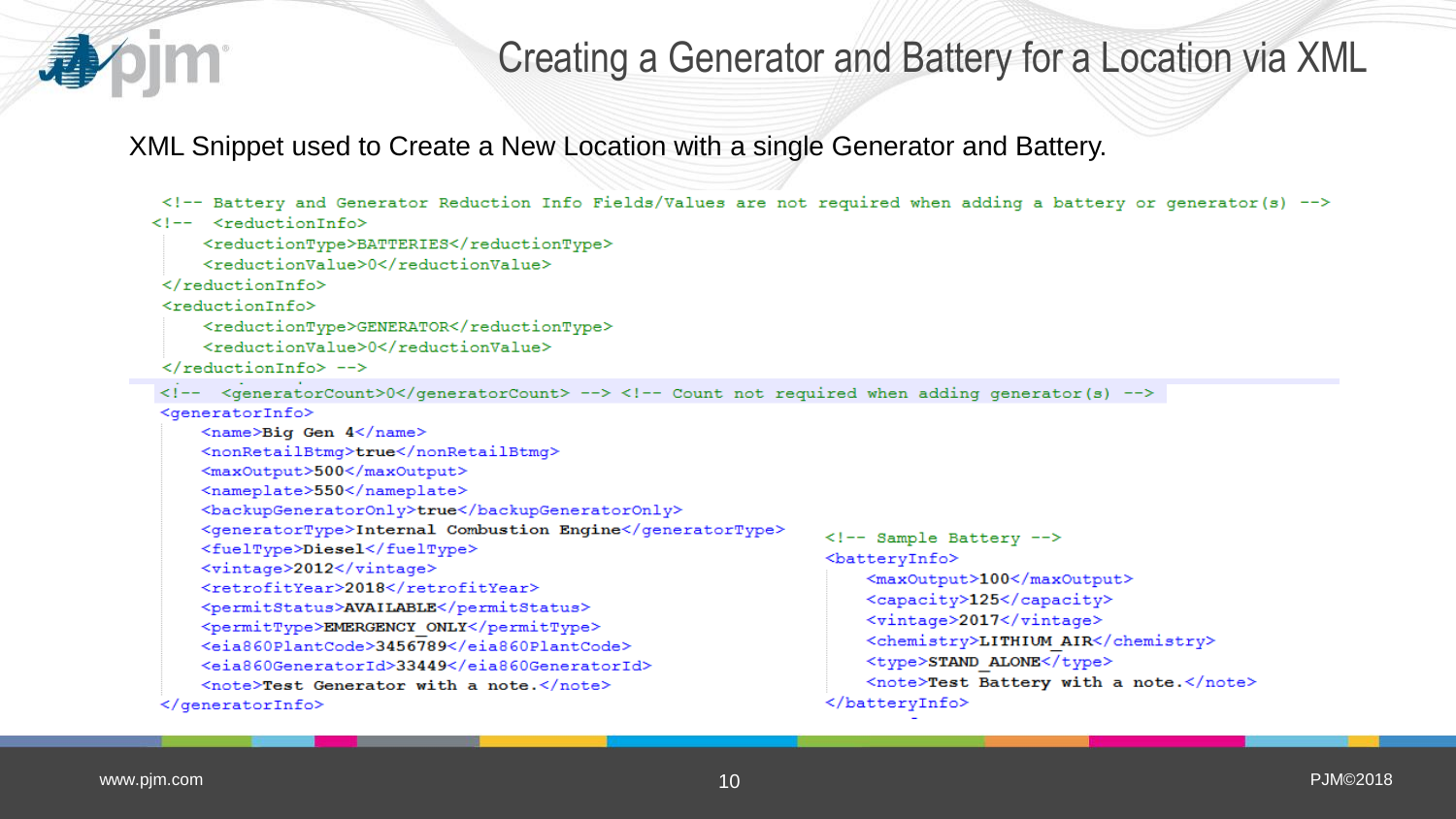

#### Downloading a Location via XML

Resulting XML download of the new Location. Note the ID, fields, Count and Reduction Values.

#### <reductionInfo>

<reductionType>BATTERIES</reductionType> <reductionValue>100</reductionValue> </reductionInfo> <reductionInfo> <reductionType>GENERATOR</reductionType> <reductionValue>500</reductionValue> </reductionInfo> <reductionInfo> <generatorCount>1</generatorCount> <generatorInfo>  $<$ id>41630</id> <name>Big Gen 4</name> <nonRetailBtmg>true</nonRetailBtmg> <maxOutput>500</maxOutput> <nameplate>550</nameplate> <br />
backupGeneratorOnly>true</backupGeneratorOnly> <generatorType>Internal Combustion Engine</generatorType> <fuelType>Diesel</fuelType> <vintage>2012</vintage> <retrofitYear>2018</retrofitYear> <permitStatus>AVAILABLE</permitStatus> <permitType>EMERGENCY ONLY</permitType> <eia860PlantCode>3456789</eia860PlantCode> <eia860GeneratorId>33449</eia860GeneratorId> <note>Test Generator with a note.</note> </generatorInfo>

<batteryInfo>  $<$ id>544</id> <maxOutput>100</maxOutput> <capacity>125</capacity> <vintage>2017</vintage> <chemistry>LITHIUM AIR</chemistry> <type>STAND ALONE</type> <note>Test Battery with a note.</note>  $\langle$ batteryInfo>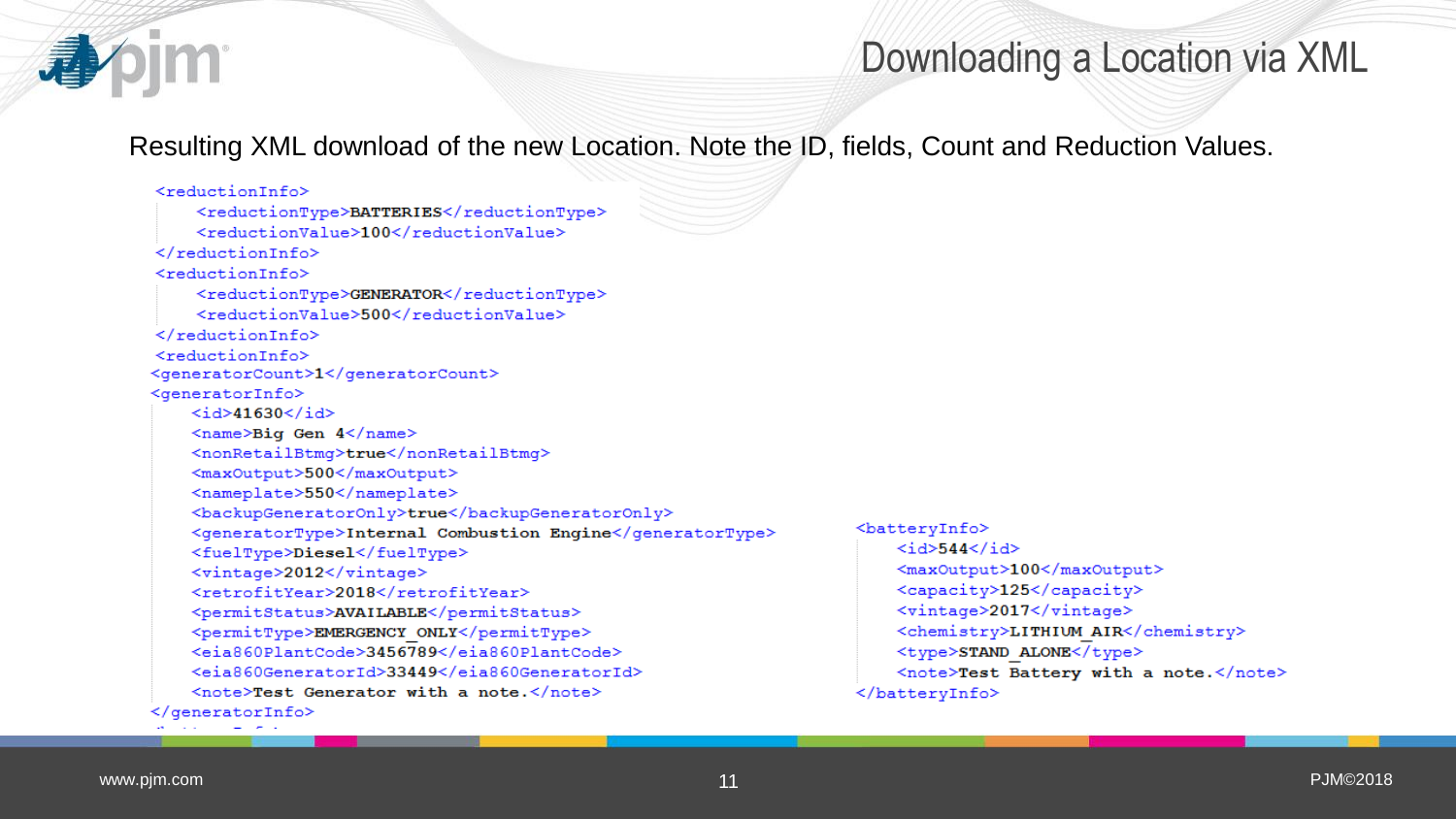

Automated Winter Peak Load Calculation

- Winter Peak Load Calculation
	- PJM is automating the Winter Peak Load (WPL) calculation for Capacity Performance and Base registrations based on meter data uploaded by CSP
		- Ensures calculation is done correctly
		- Transparency of calculation and meter data used
	- CSP uploads the meter data for the 5 Winter Peak Load days for DY-2
	- When all meter data is available, WPL calculation field is automatically updated at any of the following times:
		- Registration is saved
		- Meter Data upload is flagged for WPL calculation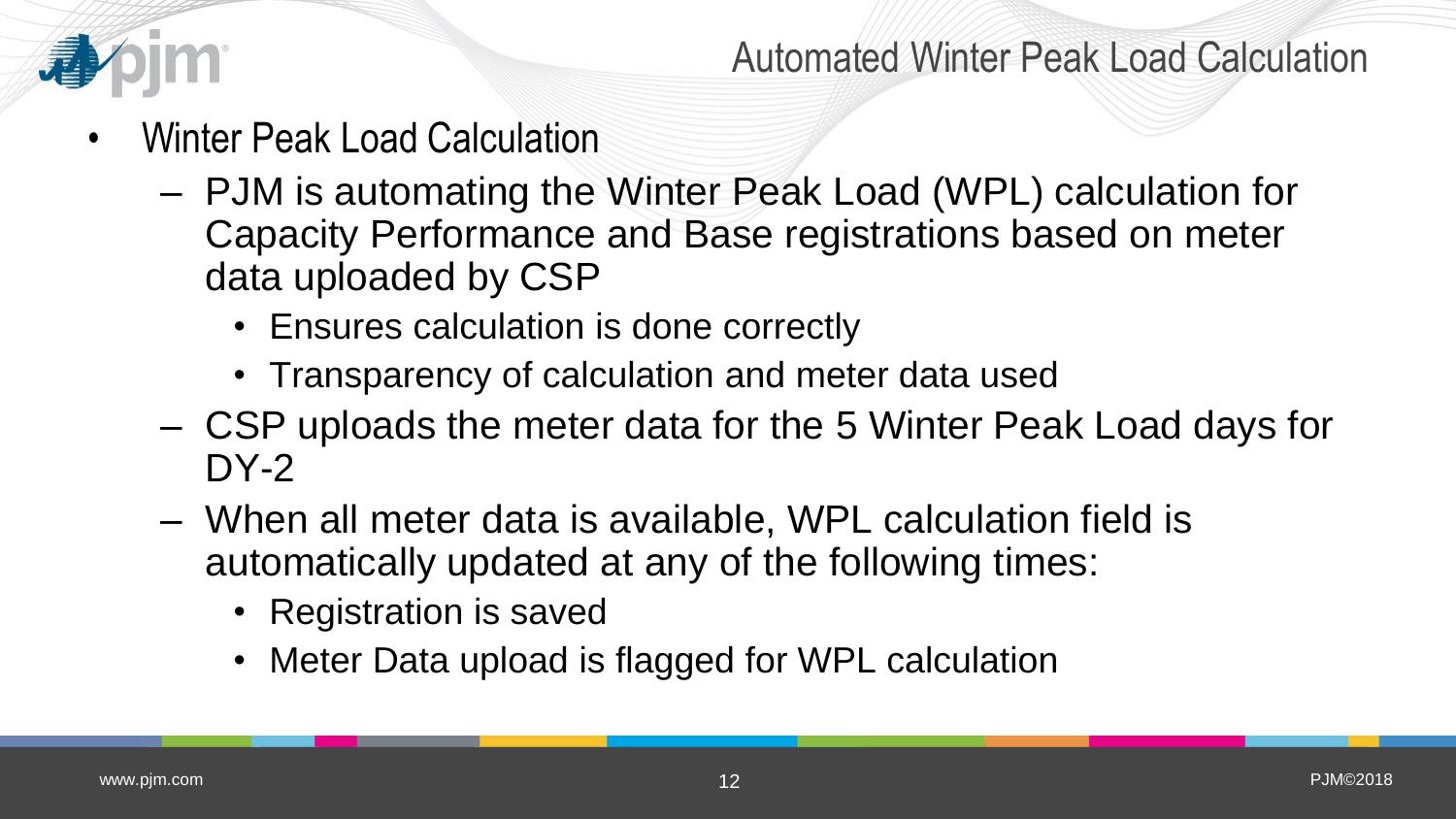

- If meter data is not available for DY-2, contact PJM for approval to use DY-1 meter data.
	- PJM enters approved registration ID in DR Hub which then performs WPL calculation using DY-1 dates
- New "DY" field shows which meter data was used to calculate WPL (DY-2, DY-1, Manual)
- WPL Calculation Report will show meter data used and WPL calculation, visible to CSP and EDC
	- For Web Services, new endpoint to retrieve report
- WPL field on the Location is still editable by CSP, but does not copy to registrations
	- Will be used for economic registrations if eligible for bonus payment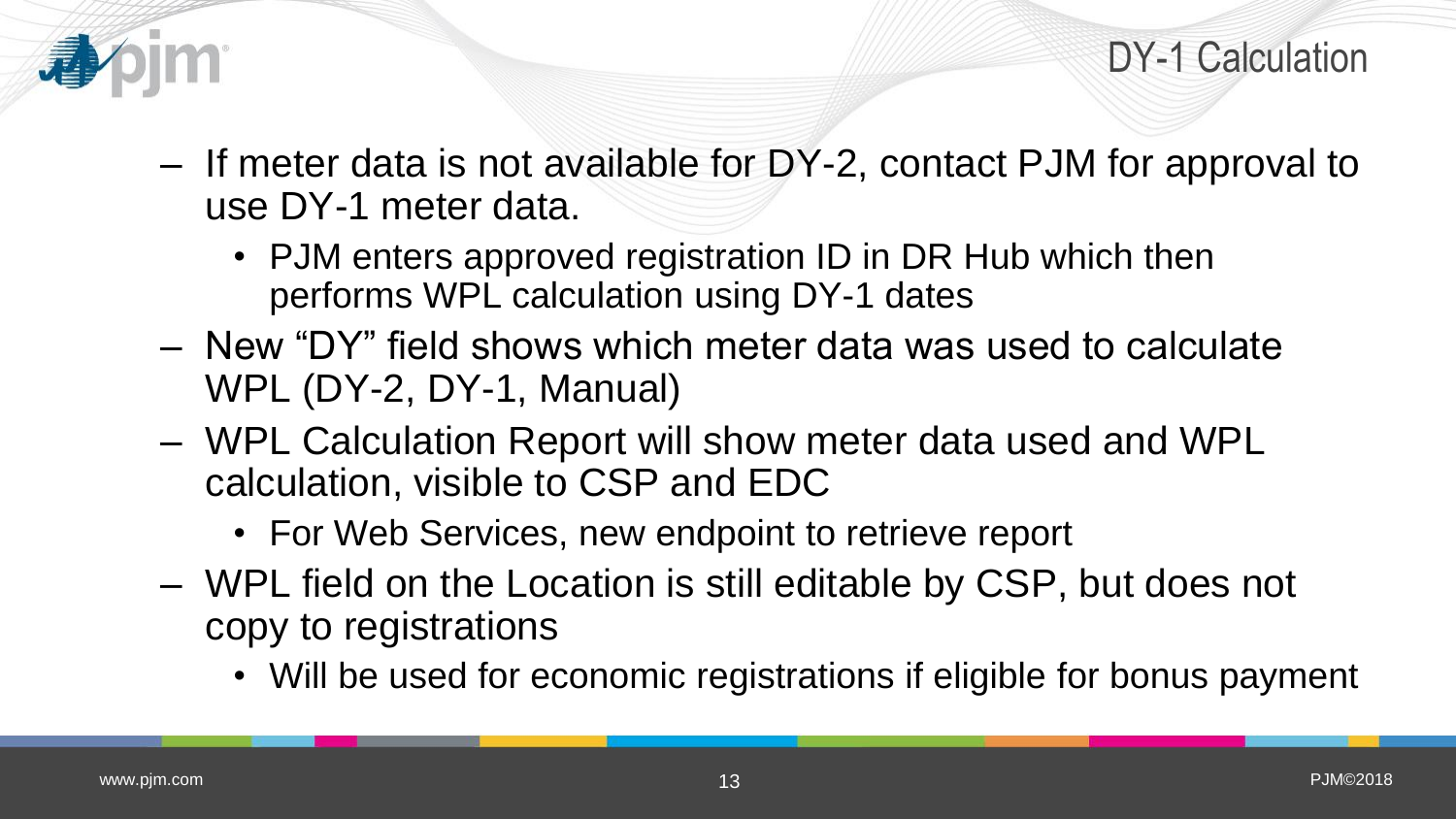小jm



| <b>Locations</b><br><b>Capacity Loss</b><br><b>Peak Load Contribution</b><br>Winter Peak Load<br><b>Energy Loss</b><br>Maximum Load Reduction Capability<br>1.66666<br>1000<br>1.66666<br>2500<br>$170$<br>Factor<br>(kW)<br>(kW)<br>(kW)<br>Factor |                                                                                                       |                      |                                                                |            |                        |                                                                 |                                     |                                          |                                         |                                            |                 |
|-----------------------------------------------------------------------------------------------------------------------------------------------------------------------------------------------------------------------------------------------------|-------------------------------------------------------------------------------------------------------|----------------------|----------------------------------------------------------------|------------|------------------------|-----------------------------------------------------------------|-------------------------------------|------------------------------------------|-----------------------------------------|--------------------------------------------|-----------------|
| <b>Actions</b>                                                                                                                                                                                                                                      | Location<br>$ID \Theta$                                                                               | Location $\triangle$ | Zone $\Theta$<br><b>EDC Account Number <math>\Theta</math></b> |            | Pricing Point $\Theta$ | Address $\Theta$                                                | Capacity<br>Loss<br>Factor $\Theta$ | <b>Energy</b><br>Loss<br>Factor $\Theta$ | Peak Load<br>Contribution (kW) $\Theta$ | <b>Winter Peak Load</b><br>$(kW)$ $\Theta$ | DY <sub>0</sub> |
| $\overline{r}$                                                                                                                                                                                                                                      | 163                                                                                                   | Lancair Mako Place   | <b>BGE</b>                                                     | 9988223341 | BGE_RESID_AGG          | 1086 West King Road @@@, 2850<br>Wings Drive, Malvern, PA 19355 | 1.66666                             | 1.66666                                  | 2500                                    | 170                                        |                 |
| $\leq$                                                                                                                                                                                                                                              | Records Per Page: $10 \times$<br>$(1 of 1)$ $\Rightarrow$ $\Rightarrow$<br>$-14$ $-44$<br>1 record(s) |                      |                                                                |            |                        |                                                                 |                                     |                                          |                                         |                                            |                 |

" $2" = DY - 2$  meter data used "1" = DY – 1 meter data used "M" = value was calculated outside of DY-2 or DY-1 data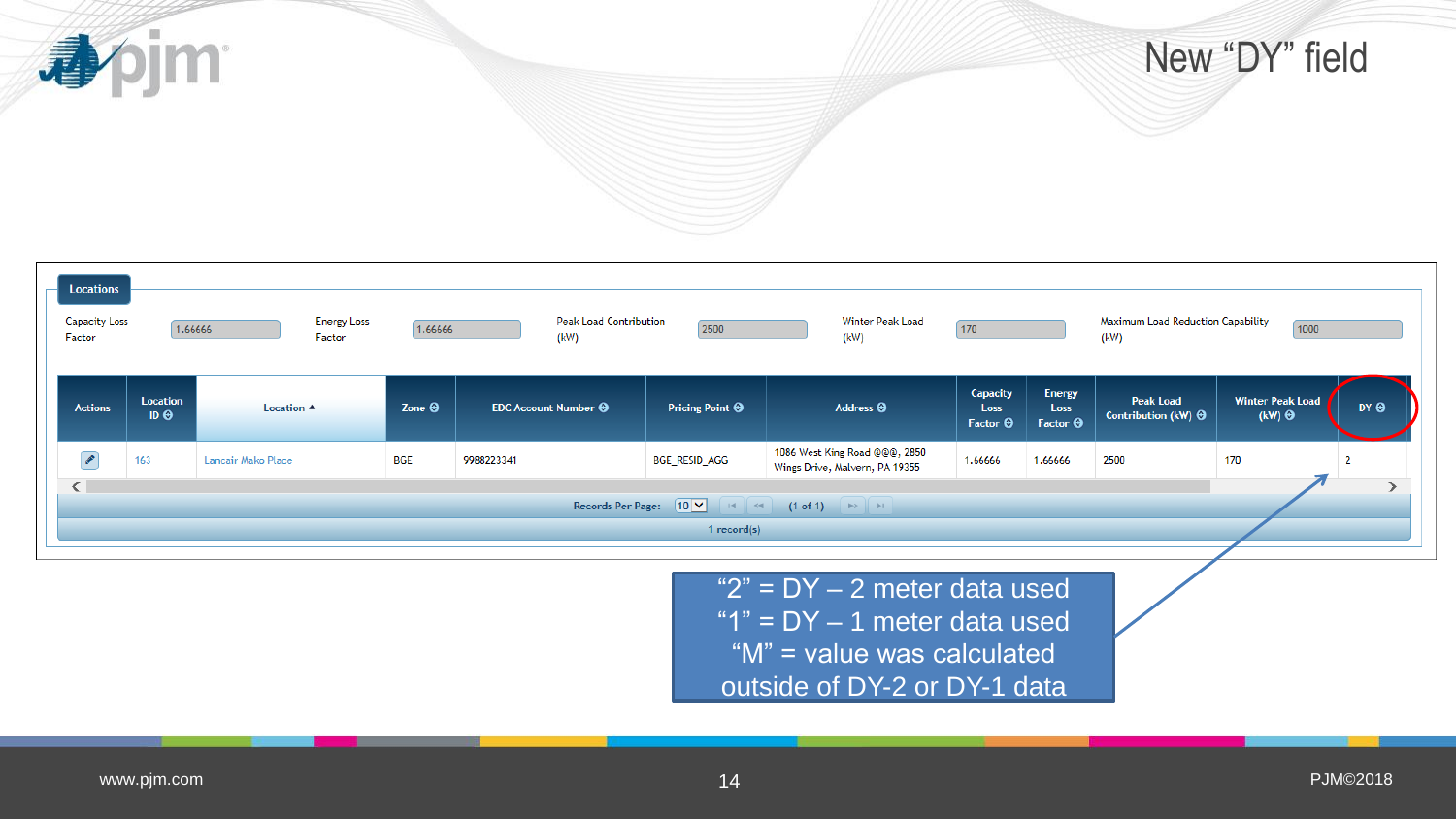apjm

## WPL Calculation Report

| <b>Locations</b>               |                      |                              |                                               |                                       |                                    |                                                 |                                            |                                          |                                         |                                          |                 |                                      |
|--------------------------------|----------------------|------------------------------|-----------------------------------------------|---------------------------------------|------------------------------------|-------------------------------------------------|--------------------------------------------|------------------------------------------|-----------------------------------------|------------------------------------------|-----------------|--------------------------------------|
| <b>Capacity Loss</b><br>Factor |                      | <b>Energy Loss</b><br>Factor | $\vert$ 1                                     | <b>Peak Load Contribution</b><br>(kW) | 100                                | Winter Peak Load<br>(kW)                        |                                            | 600                                      | (kW)                                    | Maximum Load Reduction Capability        | 800             |                                      |
| Location<br>$ID \Theta$        | Location $\triangle$ | Zone $\Theta$                | <b>EDC Account Number <math>\Theta</math></b> | Pricing Point $\Theta$                | Address $\Theta$                   |                                                 | Capacity<br><b>Loss</b><br>Factor $\Theta$ | <b>Energy</b><br>Loss<br>Factor $\Theta$ | Peak Load<br>Contribution (kW) $\Theta$ | <b>Winter Peak Load</b><br>(kW) $\Theta$ | DY <sub>0</sub> | Winter<br><b>Peak Load</b><br>Report |
| 64371                          | JL 2598 test 820b    | <b>JCPL</b>                  | 77464563532                                   | JCPL_RESID_AGG                        | 22 street, my, DC 44444            |                                                 |                                            |                                          | 100                                     | 600                                      | M               |                                      |
| $\left\langle \right\rangle$   |                      |                              |                                               |                                       |                                    |                                                 |                                            |                                          |                                         |                                          |                 |                                      |
|                                |                      |                              |                                               | Records Per Page: $10$ $\vee$         | $14$ $   -$                        | $(1 \text{ of } 1)$ $\Rightarrow$ $\Rightarrow$ |                                            |                                          |                                         |                                          |                 |                                      |
|                                |                      |                              |                                               |                                       | 1 $record(s)$                      |                                                 |                                            |                                          |                                         |                                          |                 |                                      |
|                                |                      |                              |                                               |                                       | Click icon to get Winter Peak Load |                                                 | <b>Calculation report</b>                  |                                          |                                         |                                          |                 |                                      |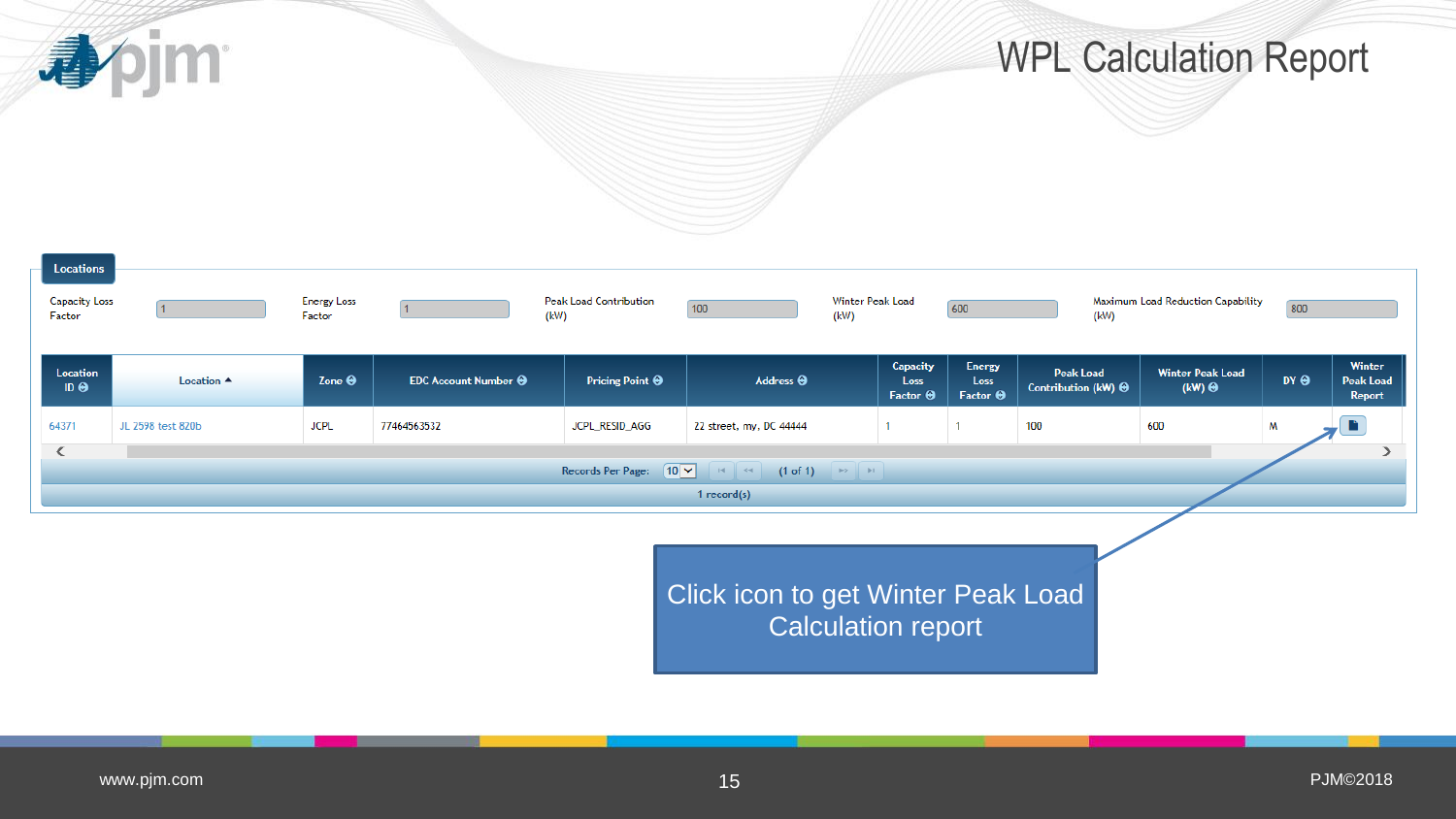